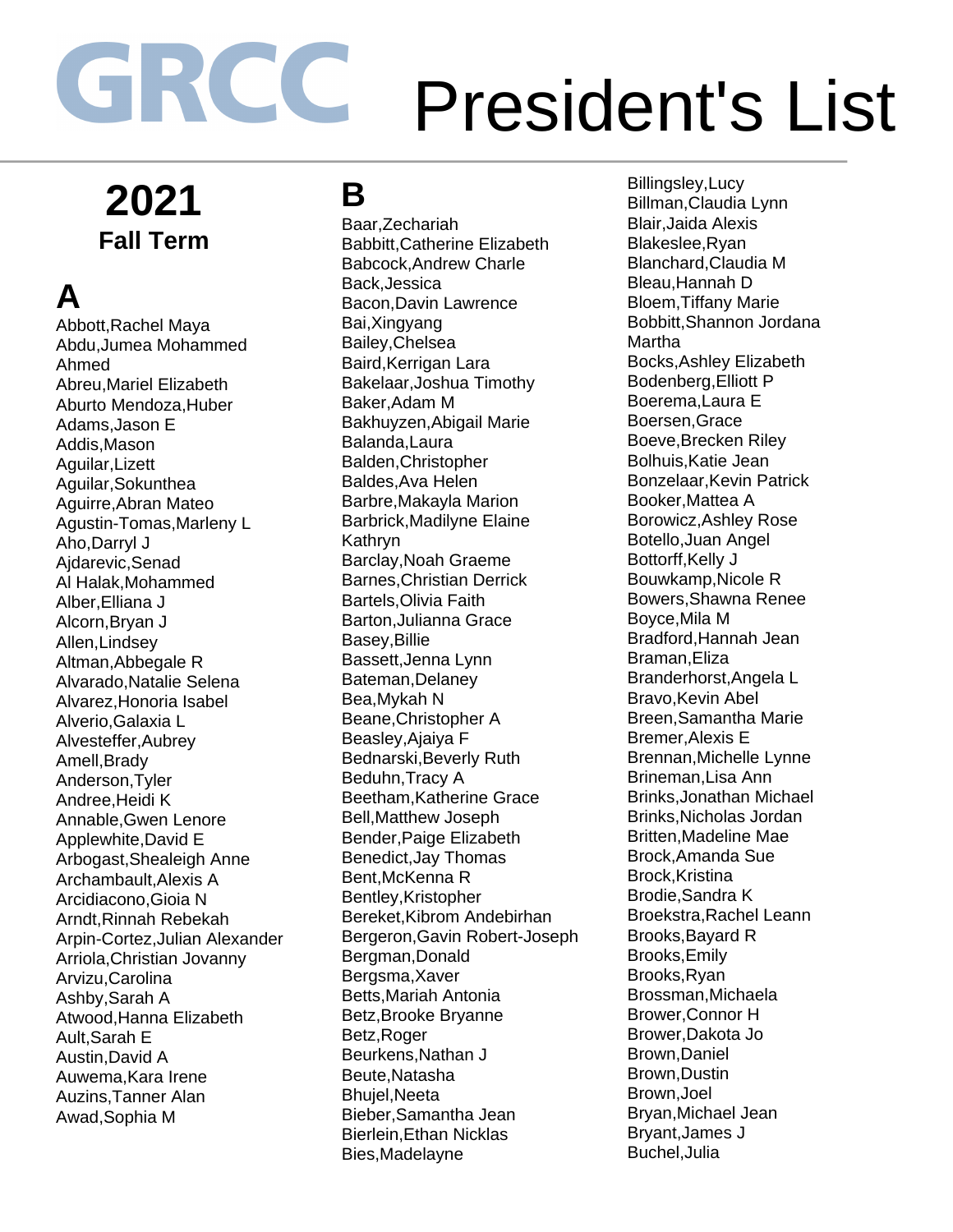Buckmaster,Katie June Budnick,Amanda L Buikema,Kylah May Bulk,Keith William Bumgarner,Georgia Marie Burch,Ashley Ilene Burd,Gavin Todd Burger,Onna K Burke,Ethan M Busen,Britten R Bush,Nicholas James Bush,Tayg Northwood Bussa,Tyler Jay Butler,Joshua D Buttermore,Abigail M

# **C**

Caballero,Sandra Elizabeth Caballeros,Sara E Callahan,Devin Shaw Candela,Alessandra Howell Carmean,Kathryn Grace Carpenter,Ashley Marie Carpenter,Esther R Carrier,Kyle Carrillo Esparza,Fabiola Ivonne Carroll,Rachel Lynn Carter,Jocelyn Clare Casado,Bruno A Casarez,Makayla Grace Castillo,Antonio Emmanuel Castillo,Danielle Renne Cerveniak,Coleman Chana,Kallie Kathleen Chaney,Connor Jeffrey Chapman,Amanda Marija Chase,Andrea Lynn Chemler,Karen Kirkpatrick Chen,Keheng Chimariya,Suraj Chirco,Nicholas Austin Chisholm,Jaizek B Chitwood,Jenna Macrae Christensen,Maikhoi L Christensen,Sandra Nicole Christian,Tara L Churches,Lindsay Kay Clapp,Karrie Lyn Clark,Mary McClain

Cline,Katelyn Colby,Matthew T Cole,Zoey L Compton,Luke Jacob Conroy,Ashley Conroy,Rebekah Sue Contreras,Sergio Cook,Adam Timothy Cook,Grace I Cook,Larry Cooney,June Copado,Shanna Shay Courson,Joshua Michael Craig,Breanna Sarene Cramer,Justin S Cross,Taylor Hope Cruz,Alexander Christopher Cruz-Carrillo,Kelvin Francsico Cubias,Emani C Cuffman,London Elizabeth Cuison,Kristina Marie Cullen,Candice Culp,Leah D Curran,Kianah Curtis,Aidan L Curtis,Allyson Alayne Cutler,Shane J

### **D**

Dailey,Paul A Dalessandro, Kristina M Damron,Chloe Christine Dang,Steven W Dang,Thi Kim Thoa Daniel,Angelina Marshea Davenport,Kishara M Davidge,Michelle Davis,Cory J Davis,Dequawn Lathair Davis, Kevin Davis,Megan C Davis,Steven K Dawdy,Henry David De Los Santos-Santiago,Jacob **Wavne** DeBruine,Jonathan E DeGraff,Maggie J DeHaan,Kiersten A DeVries,Zachary Lee

Debruin,Lindsey Irene Defouw,Olivia Degraaf,Sarah Lynn Degroote,Trevor Lawrence Dehaan,Paige Marie Dejonge,Hope Ann Dekker,Cole Dekok,Logan G Dekraker,Kalysta Ruth Derrer,Olivia Marie Derusha,Joseph Allen Devault,Melissa L Devitt,Jessica L Devowe,Jonathan Kelman Dewey,Micahl Dewey,Sydney L Diamond,Jacqueline Diaz,Casandra Alicia Diaz,Mabel A Diaz,Marisela Diaz,Martin Diepstra,Elsa Rose Dietlein,Grace C Dixon,Yaniri Del Carme Do,Thien Tan Doane,Lindsay Marie Dobson,Lucy Walker Doetsch,William D Doman Jr,James W Dominguez,Andrew James Donahue,Michael J Donley,Madelyn Madelyn Dontje,Brent Michael Doran,Makayla Dorman,Chloe Dorris,Darcey Doucette,Nolan Michael Dougherty,Philip J Drayton,Lori Ann Dressel,Lucas M Drieling,David DuBridge,Janine B Dudley,Alayah M Dunn,Alejandra Maria Durkee,Olivia S Duron,Stephanie M Durso,Jacob A Dutcher,Kevin Robert Dykman, Jadyn Dykstra,Madelyn Jean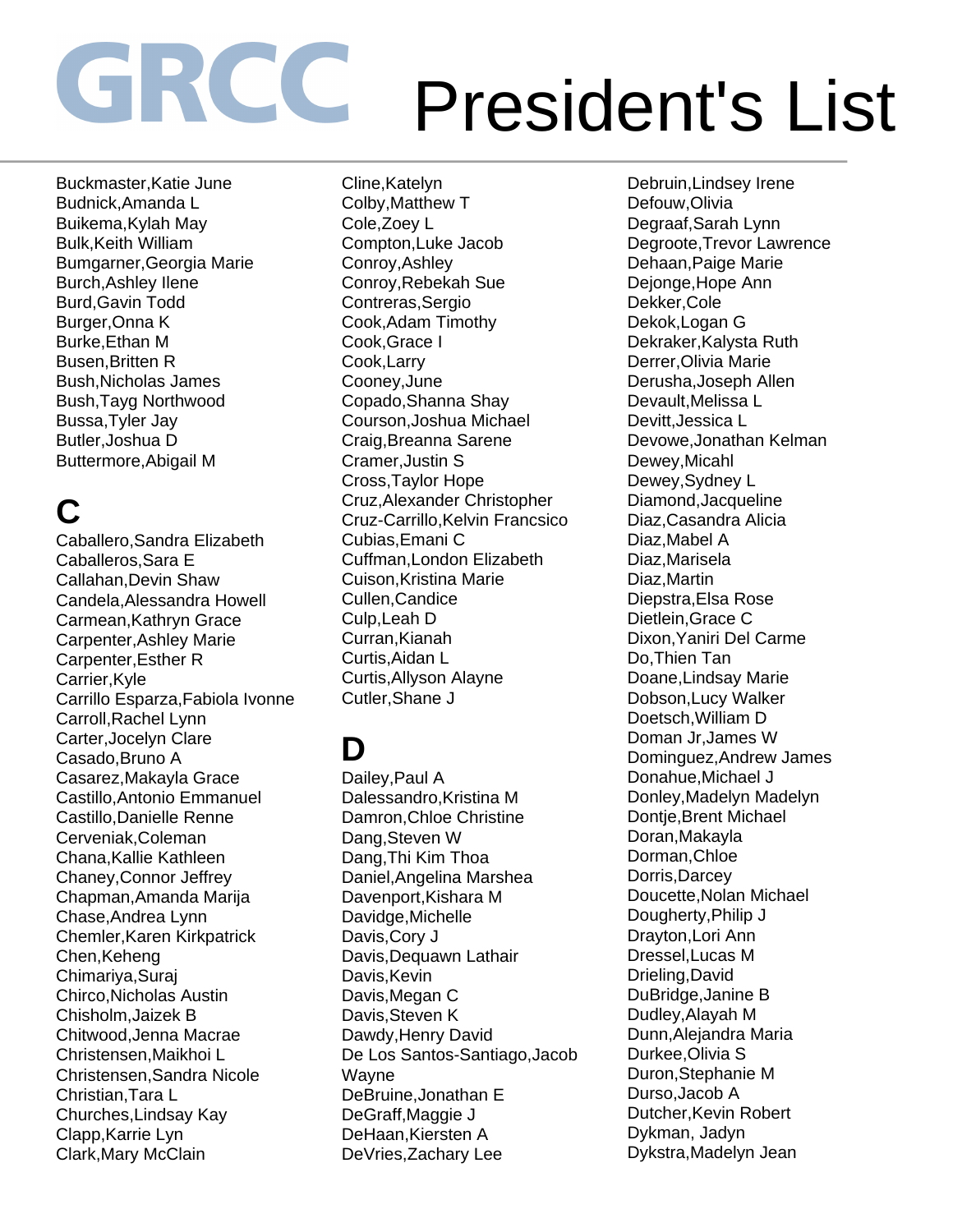Dykstra,McKenna P. Dyson,Deshawn Eric

# **E**

Ebel,Sean Carl Ebert,Ryan Effert,Sandra M Ehlenfeldt,Damienne M Elenbaas,Melissa M. Elliott,Jashawn J Ellison,Jason J Elvert,Ryan Emery,Zina Emmert,Claire Aliceann Engelsma,Kate Johanna Enos,Hannah Paige Ensley,Jeremy M Erander,Aubree Jayne Escobedo,Maya Itzel Esparza,Cindy V Espinoza,Kenia Michelle Espinoza,Victor M Esqueda,Maria Dolores Esqueda-Valtierra,Emily G Esquivel,Alyah Marie Evans,Luke Bennett Every,Rui Marie Evon,Margaret Anne Evon,Sarah Elizabeth

#### **F**

Fabiano,Emma Michelle Fanberg,Anya Farrell,Jordan Lucia Farris,Caleb Farris,Lynda Favale,Aedan Robert Campbell Feenstra,Zackary Fehrlen,April Dawn Fein,Grace Judith Felicioni,Justina Louise Ferguson,Jalyn Marie Fernandez,Nayseth Fessenden,Simon Fetterley,Chase Fetterman,David Fiddler,Hope E Finch,Samantha L

Fisher,Antonia Fleming,Katie Fletcher,Andrew Chris Flory,Benjamin A Flory,Jenna Leigh Flowers,Patricia Irene Flynn,Robert Foote,Evalyn M Forner,Joshua Dale Forward,Mila Kathryn Fowler,James M Fox,Daniel Brian Fredrickson,Pamela A French,Christopher Luke Freyer,Jonathan Frias,Natalie Friend,Carnesha K Fulton,Carla J Funk,Andrew B

#### **G**

Gadziemski,Jarrett A Galang,Dominic Edward Lu Gallardo Calero,Alexander Antonio Gang,Natalie E Garcia,Angel E Garcia,Desiree M Garcia,Tiara Anne Gasca-Zurita,Jimena Gavan,Jack Edward Geelhoed,Linda A. Geers,Emmalyn K Gendron,Maiah Elizabeth Gibbs,Devin Wayne Gibson,Brett Giese,Abigail Kellene Giese,Malachi A Gilchrist,Presley R Gill,Angela Monique Gillard,Zaria Marie Gillespie,Victoria Cate Gillette,Elaina J Gjeltema,Victoria Glasovatz,Christopher D Gleason,Avery Rose Glenn,Andrea T Goedken, Dana Goeldel,Jacob Alex

Goldstein,Corey Gomez Cifuentes,Rut Dagmar Gonzalez,Courtney Dee Gonzalez,Laura M Goodfellow,Blake Randall Goodman,Aden Allen Goshorn,Emily Gossman,Ian Tyler Govea,Sion Grady,Katelynn T Graham,MacKenzie L Gray,Danica N Gray,Sean M Greenlee,Ashlyn Greer,Lauren Mary Gregory,Cassidy Renee Grenell,George Levi Griffin,Colton Groening,Tiffany Michelle Groff-Blaszak,Abigail Claire Groh,Gabriel James Grover,Lynn M Guberman,David Alan Guerrero,Raven Gustafson,Kate M Gutierrez,Freddy

### **H**

Haaksma,Grace L Haan,Joshua William Haan,Zachary Daniel Hadley,Elizabeth Hafner,Weston A Hagedorn,August J Hall,Keyonna Michelle Hall,Mary Karthryn Hall,Xander Max Hamel,Christie M. Hamilton,Chad Scot Hamman,Jesse Hammink,Kimberly Anne Haner,Brian W Hanify,Christopher G Hankiewicz,Katherine Rose Hansen,Sage Ariel Harger,Caitlyn Marie Harju, Patrick Joyl Harper,Logan Emerald Harrington,Raquel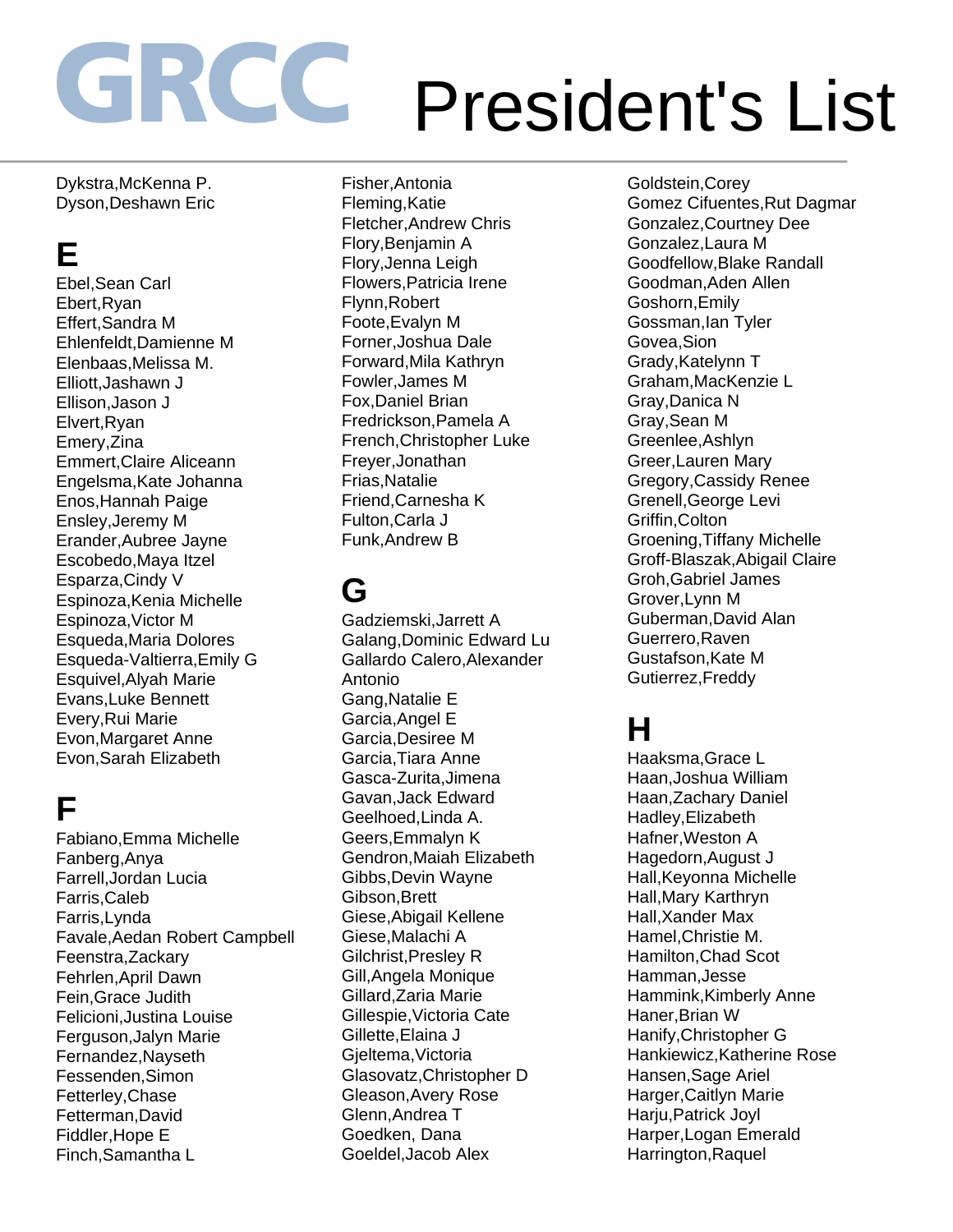Harris,Breanna H Harris,Micah Steven Harrison,Brandon Harvath,Charles Hath,MayLynne M Haughom,Brian S Haveman,Courtney Lynn Haven,Charlotte A Havlik,Amanda J Hayes,Vance L Hayward,Morgan Marie Haywood,Abby R Hedke,Zechariah Heindel,Reily Heiney,Claire E Helak,Jennifer M Hendrixson,Ben D Henrickson,Alyse Faye Hentschel,Amya J Hernandez,Carlos Ruben Hernandez,Erika Hernandez,Fernando Ernesto Hernandez,Nicolas J Hernandez-Baron,Yaret Herrema,Joshua Charles Herrera- Muro,Jessica Hess,Mary Claire Hewartson,Jeffrey Dale Hewett,Spenser Issac Heyboer,Amanda M Hickman,Ashley Amber Hill,Jacob Hillestad,Natalie Nicole Hilverda,Elaine Hindley,Christina Marie Hirt,Susan M Hoang,Thuy Nhu Hoang,Vanessa Hoard,Jaden Elizabeth Hoekstra,Allison R Hoekstra,Aubrey Leanne Hoekwater,Kate Hoeve,Samantha Haley Hoffius,Stephanie Nicole Hoffman,Cara Jayne Hofmann,Juan Andres Hollingsworth,Bradley Holt,Benjamin Reece Homrich,Shaun P Hoogerhyde, Grayce

Hoogewind,Elizabeth Anne Hooker,Isaac Gabriel Hoornstra,Alyssa L Hoover,Madeline Renee Hopkins,Derek A Horner,Grant Austin Hoseth,Molly Anne Hossain,Elsa Fatima Houck,David Michael Howard,Rebecca H Hubbard,Kelly Hue,David Huinac,Carolina Huitsing,John A Humphreys,Jagger M Hunt,Thom Samuel Hunter,Ethan J Hutchison,Michael J. Hyde,Angela V

**I** 

Imkamp,Nicholas James Ingraham,Andrew W Issack,Rahma Adan Isyk,Emily Lynn

# **J**

Jackson,Taylar Richelle Jacobs,Mallory Marie Jaglowski,Brie Ann Jansen,Robert Charles Jarke,Jacqueline P Jaros,Annika S Jenkins,Kamryn Lynn Jespersen,Sarah W Jewell,Peter Jimenez Rodriguez,Rocio Jimenez,Darvin Jimenez,Elizabeth Johnson,Annabelle Rose Johnson,Demaurice Nicholas Johnson,Ryan Richard Johnston,Grace Jones,Cooper H Jones,Jessica C Jones,Penelope Jones,Rachael Jones,Sionna N

Jonker,Ambry G Jordan,Arriana Athena Jordan,Gabriel Isiah Joshi, Maniiri Joustra,Nicholas Juarez,Luis Juarez-Diaz,Brenda

### **K**

Kadwell,Jordan D Kadzban,Jared A Kalinowski,Shelby M Kane,Lauren Kapenga,Thomas Kapteyn,Kirsten June Karadsheh,Zaid Malek Karaein,Safinaz M Katerberg,Alyssa Marie Katerberg,Kristina Lynn Kaufman,Rebekah Yang Kehoe,Nicole Kelly,Chrystal Kelly,Isaiah M Kempa,Martin A Kenney,Sarah Kettle,Nathan A Khatiwada,Yamuna King, Calvin Kingscott,Celia R Kingscott,Kasee R Kirby,Lauren Grace Kirkbride,Katelynn Cassidy Kissinger,Lily Klomparens,Camryn C Kloostra,Brianna D Knepper,Rebecca Danielle Knibbe,Jordan D Knoblauch,Daniel John Knol,Jeffrey B Koehler,Jacob Koeman,Emma Jane Koepke,Meghan Jane Kononova-Billings,Katerina B Koornneef,Joshua Kosters,Austin J Kozal,Abby L Kraak,Riley Kraal,Berend Alexander Kragt,Hannah Joy Xue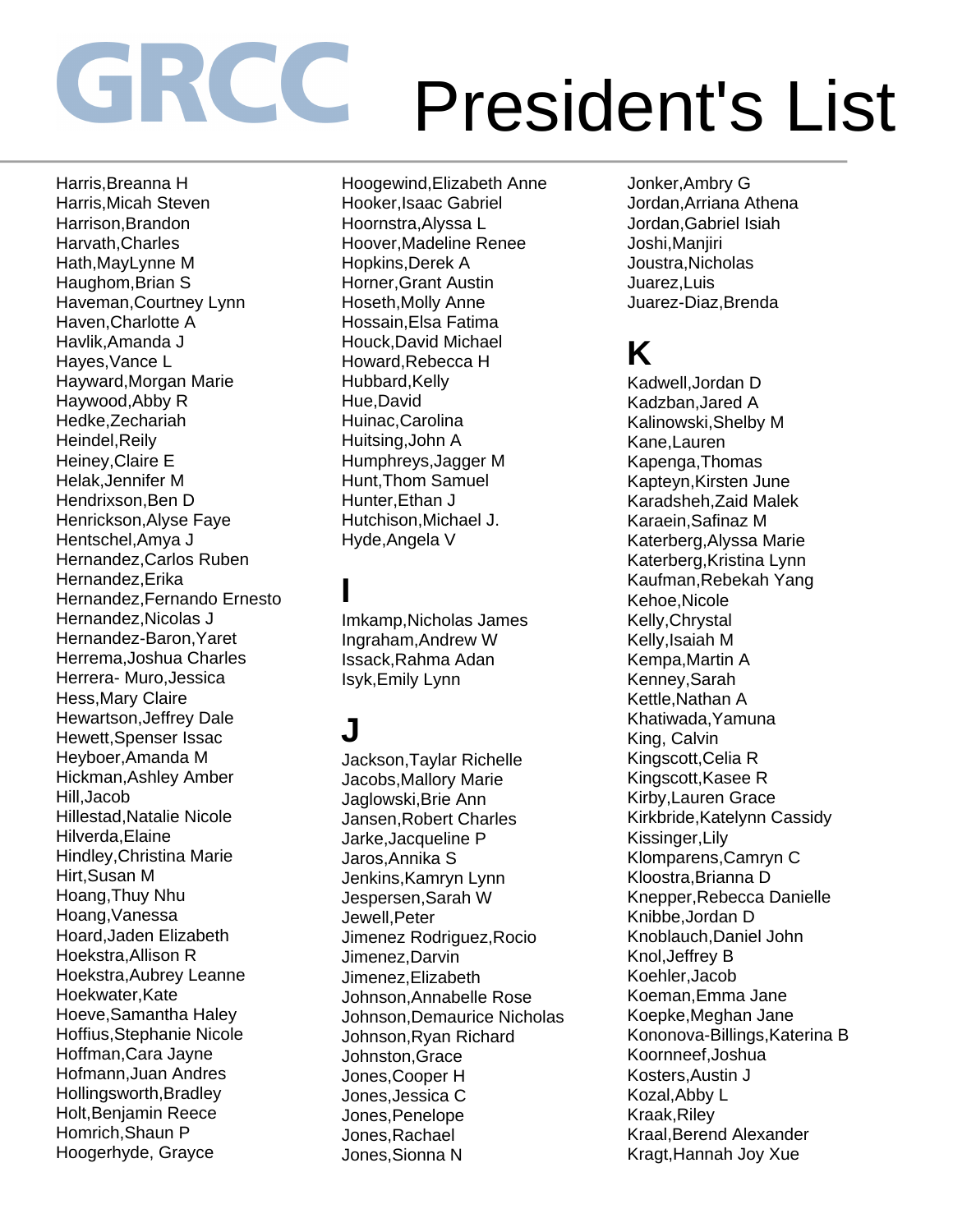Kremer, Adam Kroes,Allison Grace Kruithoff,Erin Elizabeth Kruizenga,Darren Matthew Krutel,Shawna L Kucinich,Gabriel Joseph Kuiper,Ethan Kuiper,Samantha Anne Kuite,Tyler Levi Kunnen,Rohn P Kunter,Austin J Kushner,Kayla M Kusmierski,Aaron M Kwilinski,Alexander J

### **L**

LaMore,Casey L Lacy,Sarah Guiffre Laitila,Nevaeh E Lake,Aiden C Lakey,Christa Lakey,Qujaunna Monae Lam,Kortney Marian Lam,Yen Ngoc Lamancusa,Miah M Lampe, Lydia Lane,Taylor N Lange,Meredith Elizabeth Langlois,Tanner Larkins,Cain Larsen,Aiden Eric Larson,Danae L Larson,Emily Olympia Lazo Vasquez,Anthony Jose Le,Huy Hoang Le,Lan My Leask,Michael Lebon,Camille Martine Ledford,Jolie Lee, Elliot Lefaive,Jennifer L. Leggett,Cristian W Lehmann,Patricia Lynn Lems,Claudia Mary Lenau,Julia A Lewandoski,Andrea Lynn Leys,Jada Liceaga,Olivia Angel Lien,Anna Lee

Lilly,Olivia Hope Linder,Alexis F Litteral,Cassandra Nicole Livingston,Amanda Jean Lobillo,Giselle Locke,Grace K Lohstroh,Hailey Anne Lomonaco,Madelyn Mary Looks,Jenna M Lopez,Ector D Lopez,Javier Lopez,Magali Kylan Lopez-Arreaga,Brenda **Jacqueline** Lopez-Zamudio,Juan M Lotterman,Jennifer S Lucas,Joshua A Lundquist,Christina A Lynde,Margo Elizabeth Lynde,Natalie G

### **M**

Ma,Nguyen Trong Nghia MacLeod,Karen S Maca,Kathryn Machiela,Rhian Y Magnanti,Carrie Sue Maier,Julia Rae Malachino,Amanda Malakowsky,Kristin Michelle Mansfield,Taylor M Manzanares,Alexis Marie Marano,Marley Margo, Richard T Marion,Justin M Markham,Ryan Edward Marquez-Carrera,Erika Marroquin- Ayala,Brisa Marshall,Brooke M Martell,Isabel Y Martelli,Jessica Katherine Martin,Kaitlyn Martinez Bello,Gabriela M Martinez Veloso, Mideilys Martinez,Duaa E Martinez,Jennifer Matthews,Megan Olivia Mattis,Makenzie May,Emily

Mazariegos-Osorio,Odalis Patricia McCabe,Shannon Kelly McCall,Allen B McCulloch,Sierra Arlene Mae McDonald,Makayla R McEachern,Trevor John McKean,Nicole M McKeever,Shari Gay McMillon II,Michal Anthony McNabb,Corey A McNabnay,Grace K McNeal,Laura Nicole McPherron,Kyle Louis McRee,Gabrielle Marie Mead,Valerie S Mealing,Elena Hope Medibew,Tariku Mefleh,Mohammad Meier,Sophia R Meister,Andrew James Mendoza,Daniel Omar Menzel,Devin Nicole Meredith,Jason Metzler,Jeffery Allen Meyer,Rose Meyering,Audrey Nell Michael,Sean Mijangos-Mendez,Brian M Mikesell,Cash Ann Miller,Jordan Tyler Miller,Kaitlyn R Miller,Kaylee Nicole Miller,Olivia G Miller,Thomas Michael Miller,Tori Ann Miller,Veronica Joy Miltgen,Lillian E Minnema, Larry Mofford,Valerie Mohsini,Madina M Mol,Stephen M Mondragon,Sonja Marie Monsma,Krysten Montalvo-Tinoco,Johanna **Guadalupe** Montes,Grace Lauren Morales,Michael James Morales-Cano,Yayma Moralez,David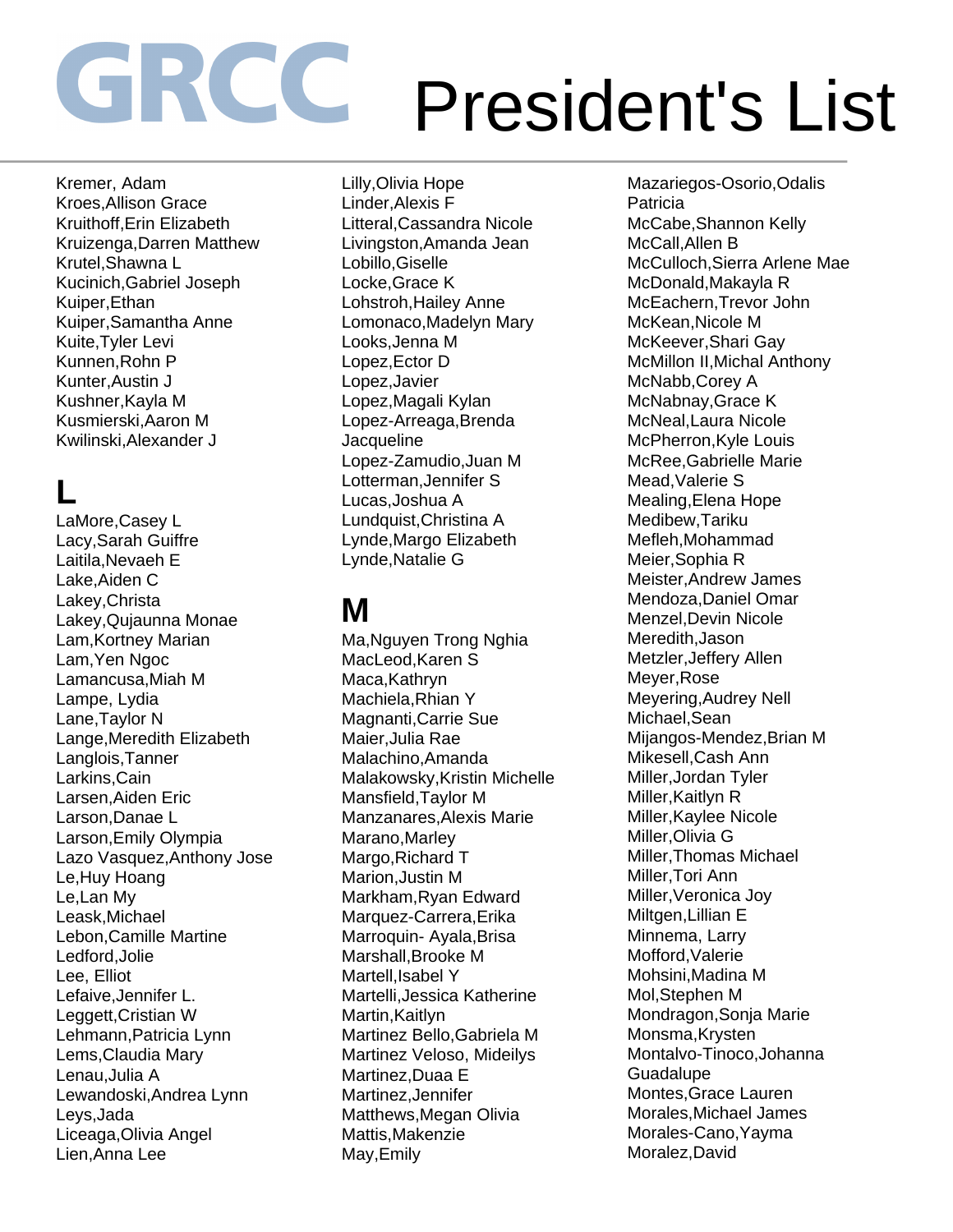Moras,Eric J More,Amruta Vivek Moreira,Paula Portela Morgan,Jarrad Moroski,Jennifer Nicole Morrison,Mikaela Julianna-Marie Mullaney,Amaya Danielle Mullens,Kaylee Munson,Sandi Munson,Thomas R Murphy,Camille Marie Mustert,Sophie Claire Elise

# **N**

Nan,Sivhuoy Napieralski,Evan Douglas Nava-Orozco,Rita Navarro,Emily Neibarger,Jennifer L Neiderheide,Emily J Nelson,Avery G Newhouse,Leah Christine Newton,Dwane Ngo,Phung N Nguyen,Amy D Nguyen,Cat Cat Trieu Nguyen,Kathy T Nguyen,Kyle T Nguyen,Phuong Ly Nietling,Ling Nink,Patrick Nordbeck,Megan Gail Norinh,Selena D Norment,Eli G Northup,Hallie Anne

#### **O**

O'Hair,Ashlyn Paige ORourke,Leah Obenauf,Stephani K Olson,Brady Thomas Olson,Emily Olson,Max Gregory Onwenu,Callistus M Orellana,Jessica Michelle Overway,Kylie Renee

#### **P**

Padilla,Jacquelyn Erika Padlo,Sarah Lillian Paganelli,Joseph Page,Trevor C Palermo,Renee Marie Pare,Lauren Rose Paredes,Jasmine D Park,Duckyong Parker,Asia Lauren Parker,Donald Lee Parker-Jones,Tasandra Lynn Parra,Melissa Parrent,Ryann Rachel Pasikowski,Alyssa May Paskewicz,Zoe I Pathuis,William G Patrick,Beth Patterson,Ainsley M Pattison,Matthew James Pedroza,Ari Pedroza,Lizbeth Pelkey,Betsy Pellerito,Sebastian Neil Pelton,Ann Pena,Amy Perez,Maylin Perez,Miguel Perez-Zuniga,Karla Perrin, Kevin A Perrone,Nathaniel Paul Perry,Jennifer Perry,Patterson James Petersen,Brandi Peterson,Katrina Peterson,Lillian Peterson,Matthew Petrovich,Melissa Ann Phung,Julie Le Pichardo-Ramirez,Yaxzen Piette,Alexandria Piette,Austin C Piette,Kallie V Pinkley,Ariayanna Nicole Plasman,Zachary Michael Plesuk,Aleah Pobuda,Courtney Patricia Polakowski,Jason Michael Pollina,Nicole Marie

Portko,Madelynn Posati,Leianna L Post,Aubrey E Powell,Dillan N Poynter,Haelyn Nicole Price,William Arthur Prieur,Ashleigh Deborah Pullen,Jessica M Purdy,Maggie Malone Pursley,Harrison Zeus Puskar,Amela Pykonen,Hollie

# **Q**

Quintana,Kelli Nicole Quintero,Alicia Brandy Quist,Patrick John

### **R**

Rademacher,Jacob Jacob Rahn,Harrison Ramey,Kaitlyn A Ramirez,Tracy Marie Ramonell Santos,Maria Isabel Ramos Gonzalez,Jacqueline Ramsay,Ian H Ranger,Mackenzie R Rankens,Catherine L Rau,Jennifer Rea-Lilla,Jennifer Read,Alexis Abagail Reale,Dominic Charles Redman, Rachel Redmon,Daniel Kerem Reed,Kayla Ann Reeder,Jennifer Michelle Regan,Joseph Reid,Brayden Gary Rennick,Joseph Raymond Reppuhn,Jessica Lynn Resendiz,Kevin Michael Rethman,Hannah E Reynolds,Molly Elizabeth Ribeiro Silva,Emelyn Cristina Rice,Garrett Michael Rich,Nathan Allen Richards,Melissa G Richardson,David Michael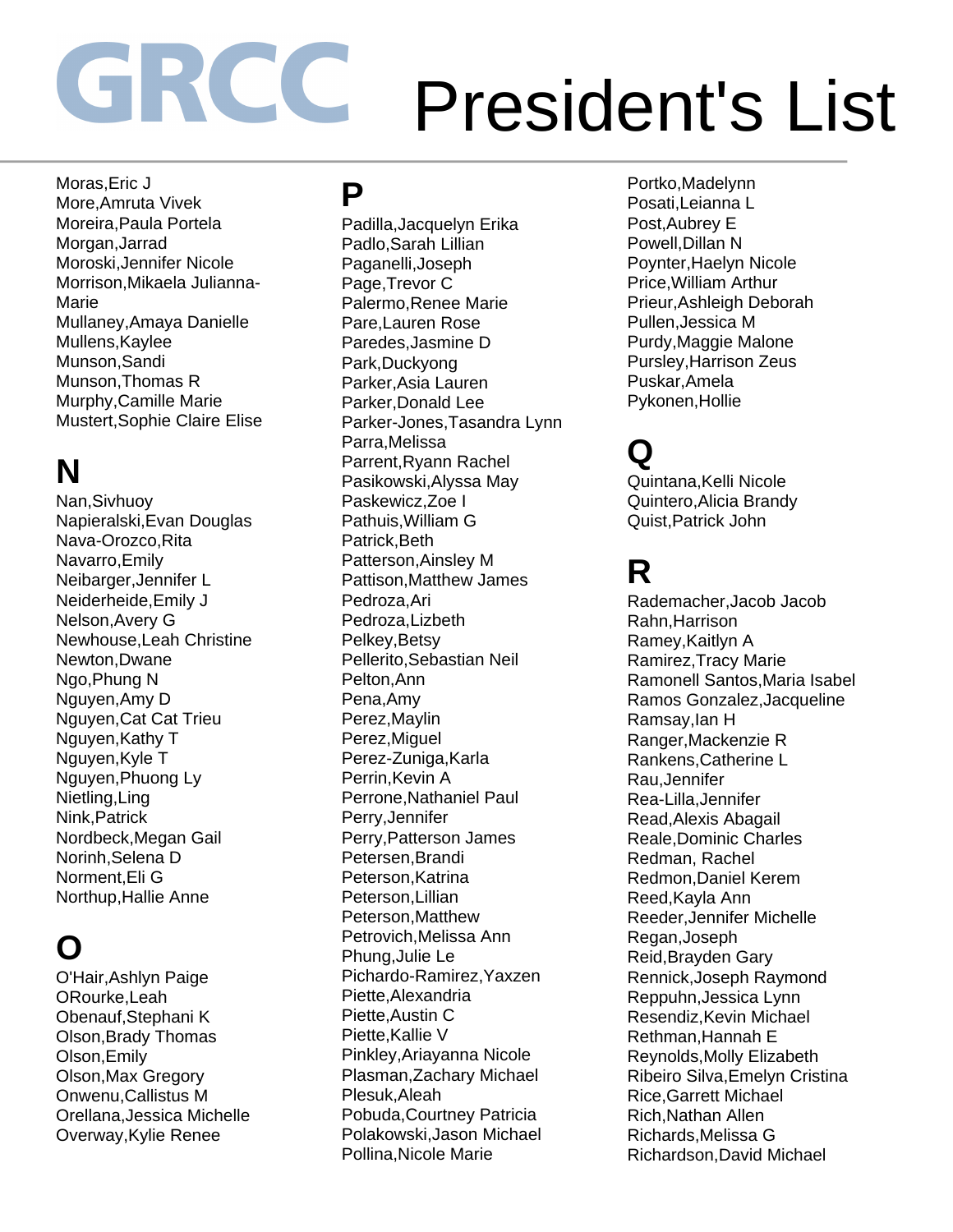Richardson,Michelle Renee Rickert,Jay Michael Rickner,Ryan F Ridvanoglu,Nazli Ecem Riemersma,Malik Ringelberg,Tate A Rivera,Emily Robirds,Rebecca S Robles-Dolores,Elida Adalyda Rodriguez,Alexis Javier Rodriguez,Diego Rodriguez-Osorio,Tamara Roedema,Mitchell Lee Roelofs,Kellen R Roelofs,Trey Michael Roelofs,Tyler Joshua Roesler,Devin Lee Rogers,Alicia Marie Rogowski,Michael Robert Rojano,Marcos Romancky,Lydia S Romanelli,Antonio David Rosendall, Jenna Rozegnal,Steven Paul Rozema,Madison A Russell,Christopher I Russell,Rylee Kearnin Rust,Andrew Rutka,Kellie Maureen

# **S**

Sakievich,Ashley W Salas,Laisa Denae Sale,Janae Nicole Samora,Sarita Marie Sanchez,David Sanchez, Ivette Sanchez,Raquel Sarai Sanchez-Alfonso,Claudia M Sanchez-Castillo,Jessica Sanchez-Delgado,Luis Adrian Sanchez-Mahabir,Princess Santos,Antonio Savage,Elijah J Savercool,Gavin O'Neal Schalk,Abbie J Scheckel,Mitchell A Scheffler,Julia Margaret Scheid,Lacey J

Scherbinski,Joseph Edward Scholten,Amanda L Schultz,Brandon James Schutte,William T Schutter,Emma Grace Schwartz, Kevin Schwartz,Natalee Marie Schwartz,Timothy M Scognamiglio,Vincent Thomas Scott,Myles C Seasly,Kyle Sella,Layla A Sensing,Alexandria M Senters,Aaron Cassell Sepulveda-Roman,Jimmy Seymore,Latoya Sghiouer,Yousra Shaffer,Angela Renee Shamel,Jennifer L Shaw,Ryan K Shearer,Amber Shepherd,Tanaya Sharee Sheppard,Michael L Sheppard,Natalie Rose Shideler,Christopher Shiels,Alexus Ann-Marie Shirk,Holly R Shoemaker,Jacob Loren Shrader,Daniel Shrontz,Spencer Shutz,Kyle D Silvas,Daniel M. Simic,Kosana Simmons,Alexandria Janice Simpson,Tony Shage Sinkevics,Anna Kristen Sinning,Laura Michelle Sivertson, Kelsey L Sjostrom,Matthew Slager,Shari A Sloma,Quinn M Sluis,Dylan Smith,Alexandria Mari Smith,Allen Quinn Smith,Brittany J Smith, Katrina N Smith,Megan Jo Smith,Michael R Snider,Jake A Snyder,Hannah Lynn

Snyder,Natalie D Solomon,Taylor Nicole Soriano,Bryan Sorrells,Alchester Orlando Sparks,Joshua Michael Sprick,Bailey St John,Lexie Ellen Stafford,Collin Starr,Ashley Stauffer,Josie Jo Stedman,Lynsey Steed,Joy E Stehouwer,Benjamin Jon Stevens,Kyle Walter Stewart,Anna Rae Stewart,Steven Pj Stiltner,Kathryn Stoeber,Jared Stoepker,Chad Taylor Stoneham,Kallie Jo Stoutjesdyk,Chad A Strait,Kathleen Louise Strandgard,Zachary Alan Stuart,Elizabeth Therese Stump,Emily Elizabeth Suljevic,Emela Suljevic,Ferhat Summers,Stephanie Marie Swanson,Evan Swanson,Marissa Joy Swift,Louanne Marie Swoboda,Emily Ann Symanski,Eric

#### **T**

Tan,Maliny Tanis,Theresa M Tau,Nigel Tavarone,Leonardo A Taylor,Dylan Preston Taylor,Mia Reve Taylor,Nicholas M Taylor,Terra Nichole TeVelde,William R Teliczan,Madeleine C Temaj, Ronaldo Tengelitsch,Allison R Tengowski,Nicholas A Teninty,Matthew Robert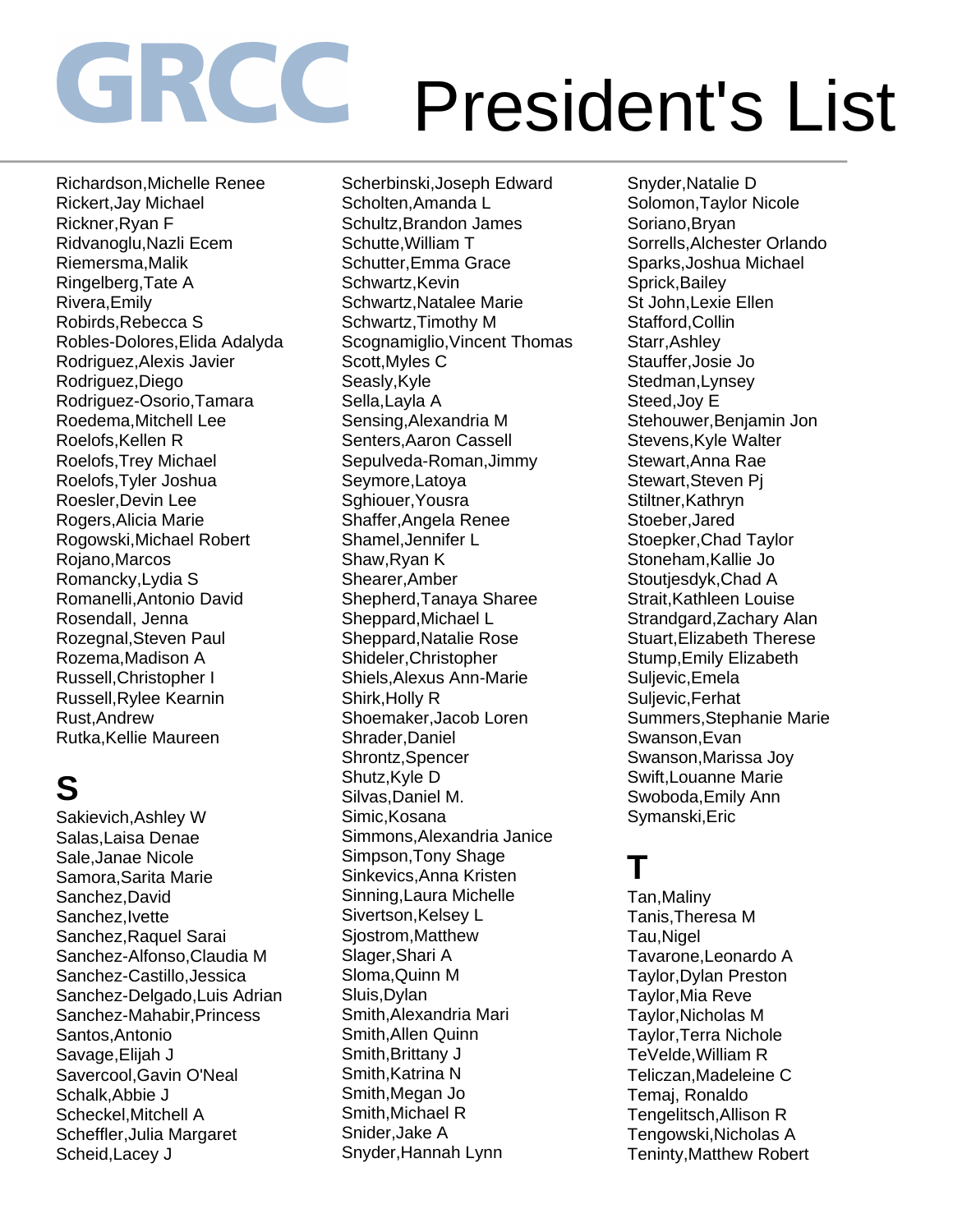Tennant,Eli B Thenikl,Joseph Walter Thomas II,Christopher Thomas,Hannah Carrie-Ann Thomas,Mason James Thomas,Megan Marie Thomasma,Nicholas James Thomsen,Dayton James Thornton,Kathi Tipton,Andrew T Tittel,Remy Nicole Tomorsky,Lillian M Totten,Thomas G Tran,Angela Tran,Khai Nho Tran,Nathan P Tran,Tommy P Tran,Vuong Nho Traylor,Janay Tregoning,Kathryn Tripp,Ashlyn Jewel Tulgetske,Vy Thi Thien Tun,Ein Dray Min Turner,Troy Tyria,Sarah Y

### **U**

Urbina Caballero,Eduardo

# **V**

Van Duzer,Alexandria Van Eerden,Megan Ann Van Harn,Arlana M Van Soest,Michael Anthony VanDalsen,Jason VanDusen,Isabel J VanVliet,Maxwell J VanWeezel,Brenda E Vanbaren,Connor James Vanbennekom,Ashley Vancamp,Sara Kay Vander Kooy,Zebulen Jon Vander Meulen,Kathryne Marie VanderLugt,Ross Jon VanderPloeg,Brianna A Vanderlaan,Tavia Lynne Vanderveen,Noah Robert Vanderwest,Seth C

Vandyke,Jamie Amanda Vanek,Evan J Vanheck,Caleb Vanhorn,Reagan McKenzie Vannoord,Matthew Thomas Vanorder,Cody Micheal Vant Zelfde,Amanda Mae Vanveen,Hans Martin Vanzegeren,Olivia Rose Vartanian,Thomas H Vasquez,Summer Pauline Vega,Moncerrat Guadalupe Veld,Emily G Venlet,Hailey Verhagen,Jennifer Verhulst,Jaclyn Vermaas,Kathryn Ann Veurink,Michael F Vidovic,Bozana Vins,Tyler A Visnovsky, Alena Vlasman,Maribeth A Vlietstra,Lauren Nicole Vo,Tan Duy

### **W**

Walker,Joe Walker,Michael Joseph Wallace,Michaela Mae Waller,Emma J Wan,Tiffani Nicole Ward,Charles Michael Warner,Alec Ryan Weber,Morgan R Webster,Danielle A Weerstra,Dylan Thomas Weider,William Roger Weigel,Caden T Weller,Nicholas J Wesolowski,Collin Michael James Malone West,Claire Elizabeth West,William Patterson Westerlund,Vesna Jugovic Westfield,Jennifer A Wheeler,Delaney Elizabeth Wheeler,Kristopher Scott Whisman,Ashley L White,Elizabeth Marie

White,Isaac J White,Lauren Nicole Whitney,Andrew B Whittaker,Claire Elaine Whittemore,Monica R Wierda,Maria Hariratou Wiles,Micah Wilkins,Samantha M Wilkinson,Matthew Thomas Willer,Samantha Noel Williams,Amer Brooklyn Williams,Deranda Latrice Williams,Jodeci R Williams,Tom Michael Wilson,Abigail Eve Winters,Makenna Lynne Wise,David N Wisler,Susan Wisniewski,Rebecca J Witt,Jennifer L Wittingen,Megan Ann Wojczynski,Jack Michael Wolff,Adam G Wolfgang,Dominick Raymond Wolthuis, Kelci Ann Woodwyk,Zachary Rhine Wrogg,Claudia Wu,Max Wunderink,David Richard Wynalda,Samuel

#### **Y**

Yacks,Brent Yae,Daniel Youngchul Yanakiev,George Yancharas,Samantha J Yearsovich,Erica C You,Sunghee

### **Z**

Zandstra,Abagail Grace Zapata,Carley R Zarate-Garcia,Fabiola Guadalupe Zarzecki,Matthew Adam Zepeda,Patricia A Zerk,Ethan Zetty,Sarah Rae